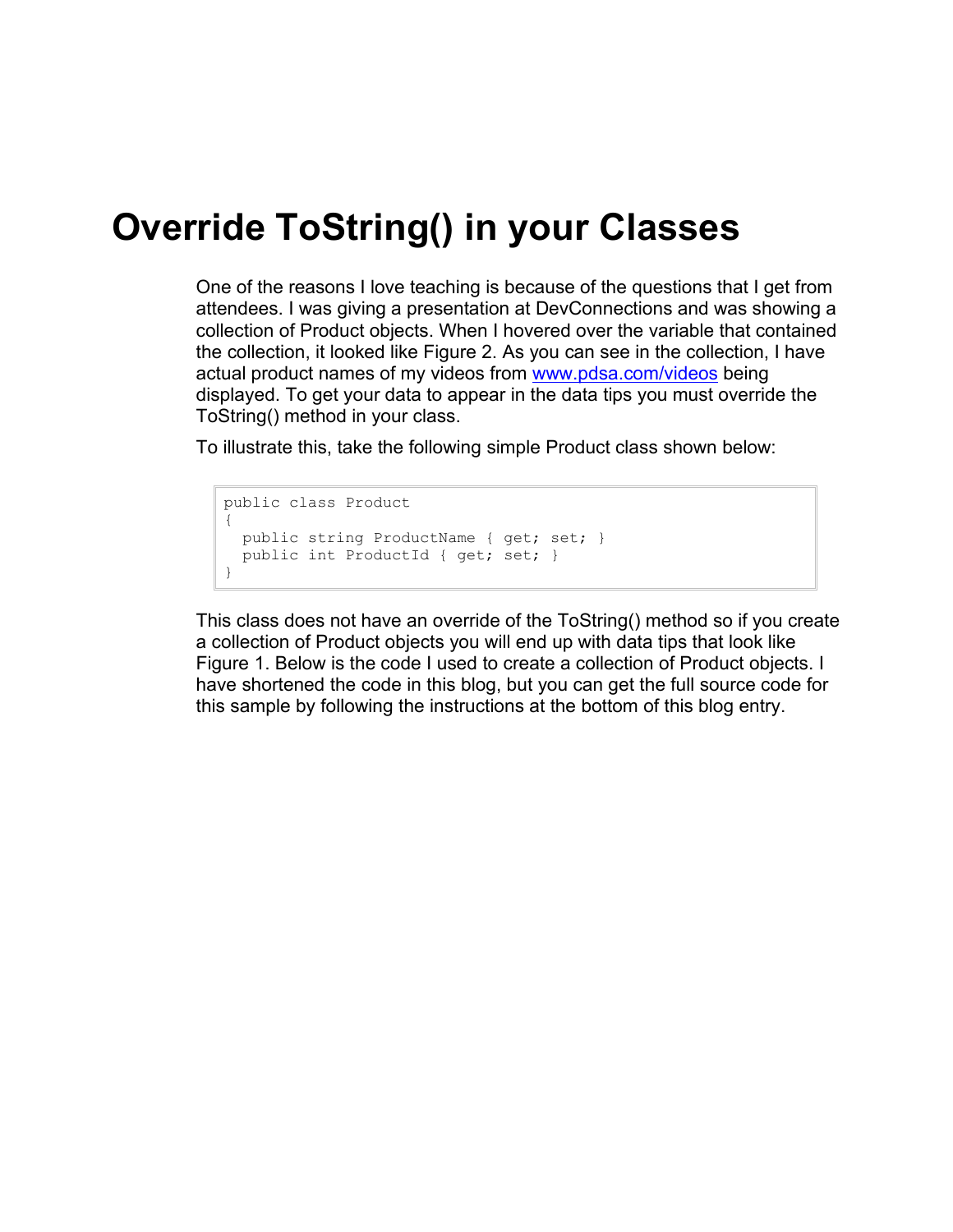```
List<Product> coll = new List<Product>();
Product prod;
prod = new Product()
  { ProductName = "From Zero to HTML 5 in 60 Minutes", 
   ProductId = 1 };
coll.Add(prod);
prod = new Product() 
   { ProductName = "Architecting Applications …", 
    ProductId = 2 };
coll.Add(prod);
prod = new Product()
  { ProductName = "Introduction to Windows Phone Development",
   ProductId = 3 };
coll.Add(prod);
prod = new Product() 
  { ProductName = "Architecting a Business …", 
    ProductId = 4 };
coll.Add(prod);
...
...
```

|    |                | $\Box$ $\Diamond$ coll Count = 10 $\Box$ |                         |
|----|----------------|------------------------------------------|-------------------------|
| 's | $\pm$          | $\bullet$ [0]                            | {UsingToString.Product} |
|    | $+$            | $\bullet$ [1]                            | {UsingToString.Product} |
|    | $\overline{+}$ | $\bullet$ [2]                            | {UsingToString.Product} |
|    | $\pm$          | $\bullet$ [3]                            | {UsingToString.Product} |
|    | $\pm$          | 9[4]                                     | {UsingToString.Product} |
|    | $\pm$          | 51                                       | {UsingToString.Product} |
|    |                | ⊞ ♦ [6]                                  | {UsingToString.Product} |
|    | $\pm$          | 9 <sub>[7]</sub>                         | {UsingToString.Product} |
|    | $+$            | $\bullet$ [8]                            | {UsingToString.Product} |
|    | $\overline{+}$ | ั∙ [9]                                   | {UsingToString.Product} |
|    | $\overline{+}$ | ♦ Raw View                               |                         |

Figure 1: Class without overriding ToString()

Now, go back to the Product class and add an override of the ToString() method as shown in the code listed below: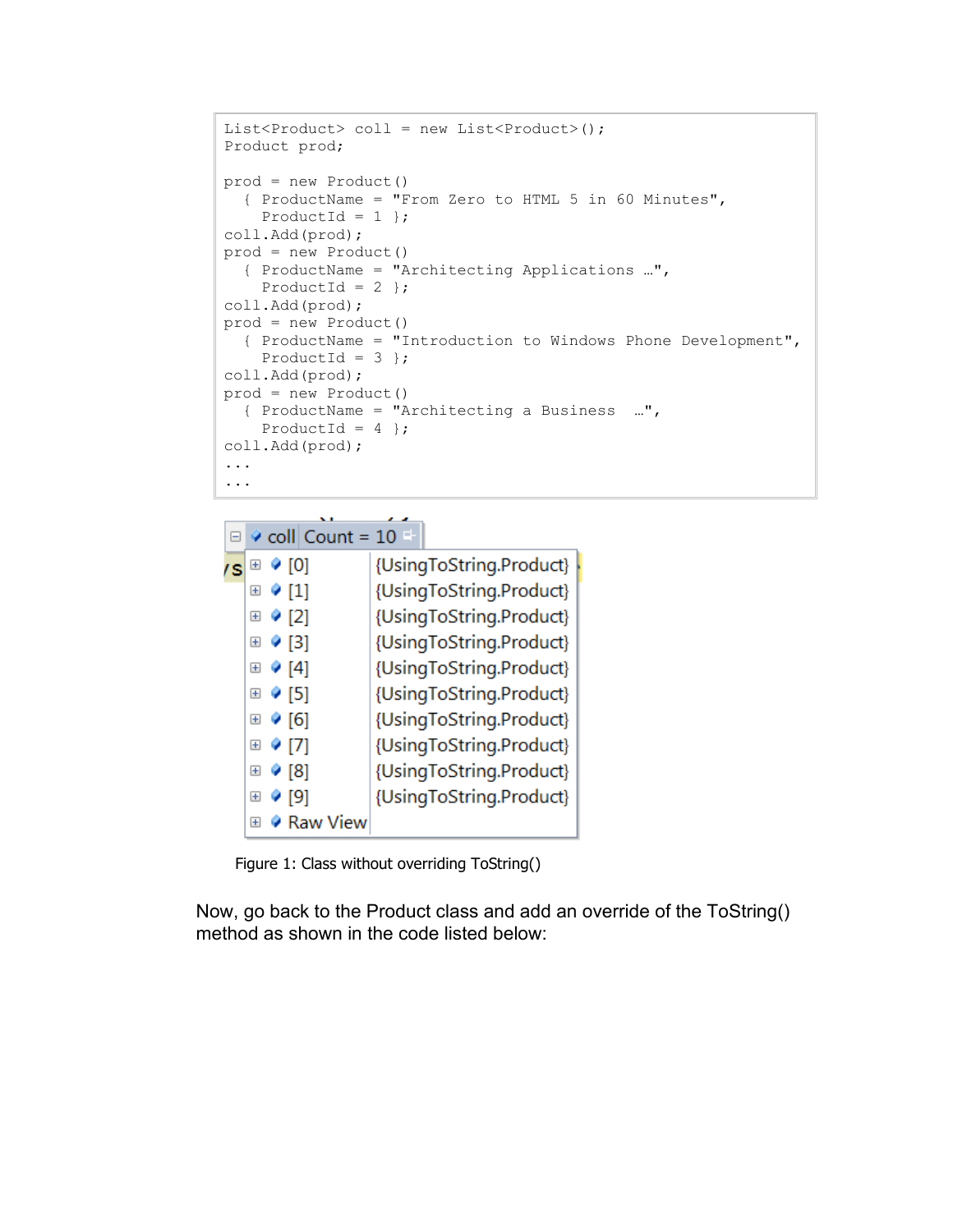```
public class Product
{
 public string ProductName { get; set; }
  public int ProductId { get; set; }
  public override string ToString()
 \{ return ProductName;
   }
}
```
In this simple sample, I am just returning the ProductName property. However, you can create a whole string of information if you wish to display more data in your data tips. Just concatenate any properties you want from your class and return that string.

When you now run the application and hover over the collection object you will now see something that looks like Figure 2.

|     |       | $\Box$ $\Diamond$ coll Count = 11 $\Box$ |                                                                        |
|-----|-------|------------------------------------------|------------------------------------------------------------------------|
| stl |       | ⊞ ♦ [0]                                  | {From Zero to HTML 5 in 60 Minutes}                                    |
|     |       | $\boxplus$ $\bullet$ [1]                 | {Architecting Applications for Multiple UIs}                           |
|     |       | ⊞ ♦ [2]                                  | {Introduction to Windows Phone Development}                            |
|     |       | ⊞ ♦ [3]                                  | {Architecting a Business Application for Windows Phone}                |
|     |       | ⊞ ♦ [4]                                  | {Windows Phone Navigation & Tombstoning Techniques}                    |
|     |       | ⊞ ♦ [5]                                  | {MVVM Made Simple}                                                     |
|     |       | ⊞ ♦ [6]                                  | {From Zero to N-Tier (2011)}                                           |
|     |       | ⊞ ♦ [7]                                  | {10 Tips to Spice up Your XAML Apps (Even if you are not a designer!)} |
|     |       | ⊞ ♦ [8]                                  | {14 Navigation Techniques for your XAML Applications}                  |
|     |       | ⊞ ♦ [9]                                  | {Silverlight XAML for the Complete Novice - Part 1}                    |
|     | $\pm$ | (10)                                     | {Silverlight XAML for the Complete Novice - Part 2}                    |
|     | Ŧ     | Raw View                                 |                                                                        |

Figure 2: Overriding ToString in Your Class

Another place the ToString() override comes in handy is if you forget to use a DisplayMemberPath in your ListBox or ComboBox. The ToString() method is called automatically when a class is bound to a list control.